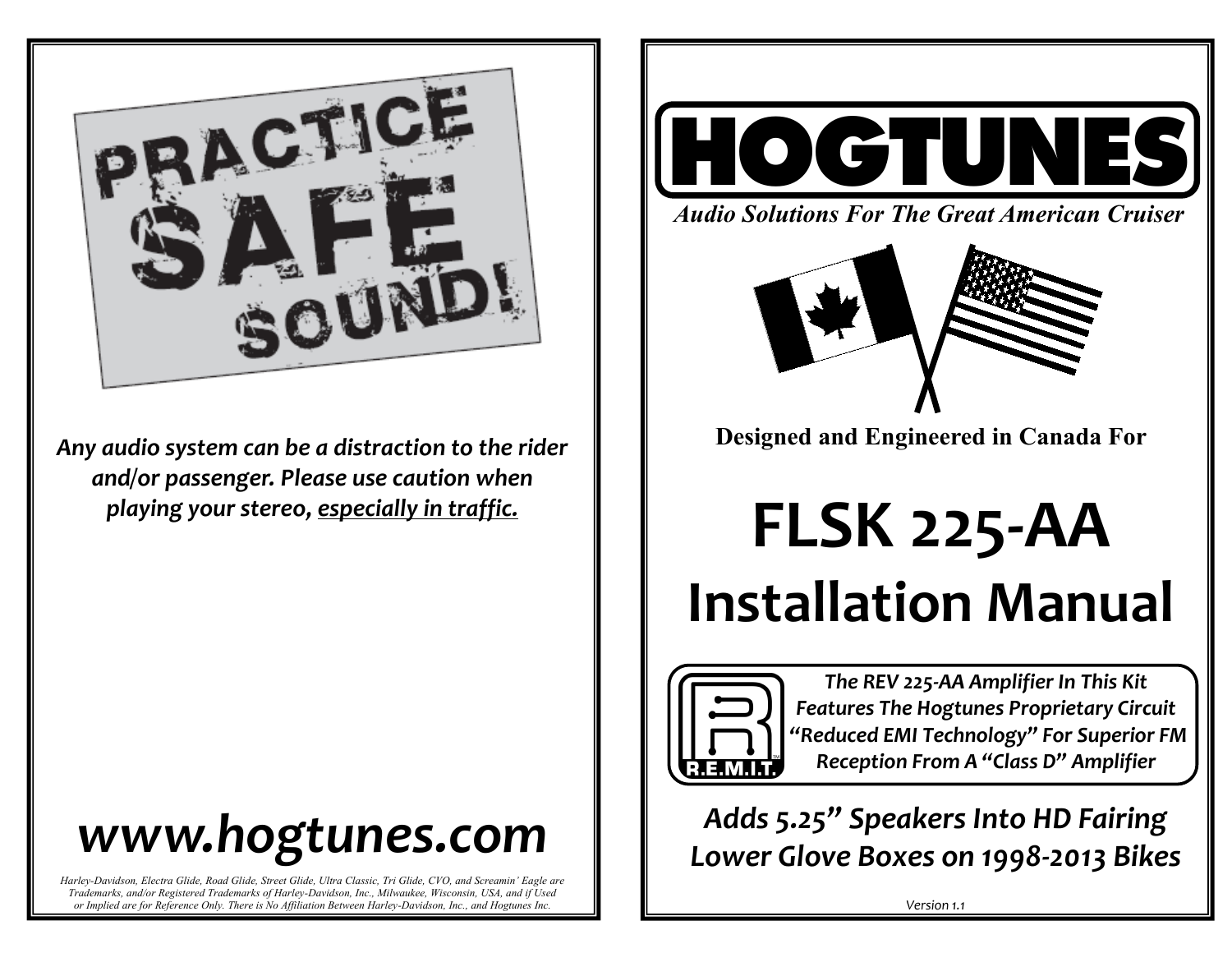**Thank-you for choosing the Hogtunes FLSK 225-AA Fairing Lower Speaker Kit with Amplifier! Since positive word of mouth is the best way to grow our business, we want your new system to work as well as it was designed to. If you have any questions or concerns, we are here to help. Email tech@hogtunes.com, or call us during regular business hours (EST) at (705)-719-6361. If you still need help, please consider a professional installation by your motorcycle dealer.** 

### **Please read these important points before getting started!**

- **\* In its most common configuration, the supplied amplifier will power the lower speakers, and your radios built in amplifier will power the front speakers which is how this manual is written. If you are installing this kit on a bike with an existing amp, CVO® Ultra Classic, or CVO® Road Glide Ultra, please email tech@hogtunes.com for more Information. There are too many ways to make this kit work and have them all in this manual, so we will send install instructions specific to what you are doing.**
- **\* FLSK 225-AA works on 1998-2013 bikes with a factory radio and Ultra Classic style fairing lowers. This kit WILL NOT work if you have a 1998-2009 Road Glide with the FLTR Road Glide specific lowers offered in those years.**
- **\* This kit cannot be used on 2011-2013 CVO® Street Glide or Road Glide Models that came with factory amplifiers.**
- **\* For 1998-2013 Street Glide/EG Classic/Ultra Models, if you have something on top of the radio already, and the amp in this kit will not fit, you can use Hogtunes 2CHSP (Drag Specialties Part # 4405-0234) mounting plate to relocate the amp between the radio and brake side speaker.**
- **\* For ALL Road Glide Models with ULTRA style lowers, Hogtunes RG Adaptor kit (Drag Specialties Part # 4405-0096) is required to install the amplifier properly!**

### **Getting Started:**

**Step #1: Remove the seat, and both wires (+ and -) from the battery.**

**Step #2: Remove the outer fairing/headlamp assembly. Refer to a service manual if you need help with this. Note: A towel on the front fender can help prevent scratches or "dings" from dropped tools or fasteners etc.** 

**Step #3: On Street Glide/Ultra Models, the amplifier gets mounted to the top of the factory radio using the supplied "hook and loop" adhesive, and must sit so you can read the text on top of the amplifier as shown in Diagram 1.1 .The amp needs to mount as far back on the radio as possible so the fairing can go back on. The minimum distance from the back of the radio to the most forward edge of the amplifier is 5/8" (15mm). On pre-2006 model bikes, it is a tight fit, but will go. 2006 and newer Ultras have the CB Radio mounted on top of the radio. The hook and loop adhesive is strong enough to have half the amp sitting on top of the CB radio as shown in Diagram 1.2. Model 2006 and newer non-Ultras have a "bump" on top of the radio that runs down the center of the radio.** 

## **Technical Specifications:**

#### **Hogtunes REV 225-AA Amplifier**

| RMS Power at 2 Ohms:112.5 watts x 2 |  |
|-------------------------------------|--|
| Freq. Response:30hz-25khz           |  |
|                                     |  |

#### **Hogtunes 352F-AA Front Speakers**

| Frequency Response: 55hz-25Khz |  |
|--------------------------------|--|
|                                |  |
| Nominal Impedance: 2.0 Ohms    |  |
|                                |  |

## **Warranty Information:**

Please Record Your Amplifier Serial # Here:

**Hogtunes speakers are warranted for a period of 20 years. The REV 225-AA Amplifier is warranted for 3 years from original purchase date. Proof of purchase is required for all warranty claims. The warranty applies to the original retail customer and is not transferable. Please contact Hogtunes for all warranty claims. Products found to be defective during the warranty period will be repaired or replaced (with a product deemed to be equivalent) at Hogtunes sole discretion. Hogtunes complete warranty policy is available on our website at www.hogtunes.com/warranty.html.**

*IMPORTANT: In the event of a warranty claim, please fill out the form in the Warranty section of our website. Valid claims will have an Return Authorization Number (RA#) generated which MUST be visible on the outer box when it arrives to our offices.* 

# *Goods Arriving Without an RA# will be refused!*

## **What Is Not Covered:**

**1) Any expense related to the removal or re-installation of Hogtunes products.**

- **2) Repairs to these products performed by anyone other than Hogtunes.**
- **3) Subsequent damage to any other components.**
- **4) Any product purchased from a non-authorized Hogtunes dealer.**
- **5) Damage to Hogtunes products due to an accident or collision.**
- **6) Hogtunes Amplifiers with broken or removed "warranty void" stickers.**
- **7) Damage due to water from custom installations.**
- **8) Damage from incorrect installation, improper use, abuse or modifications.**
- **9) Damage to inbound product due to improper packing.**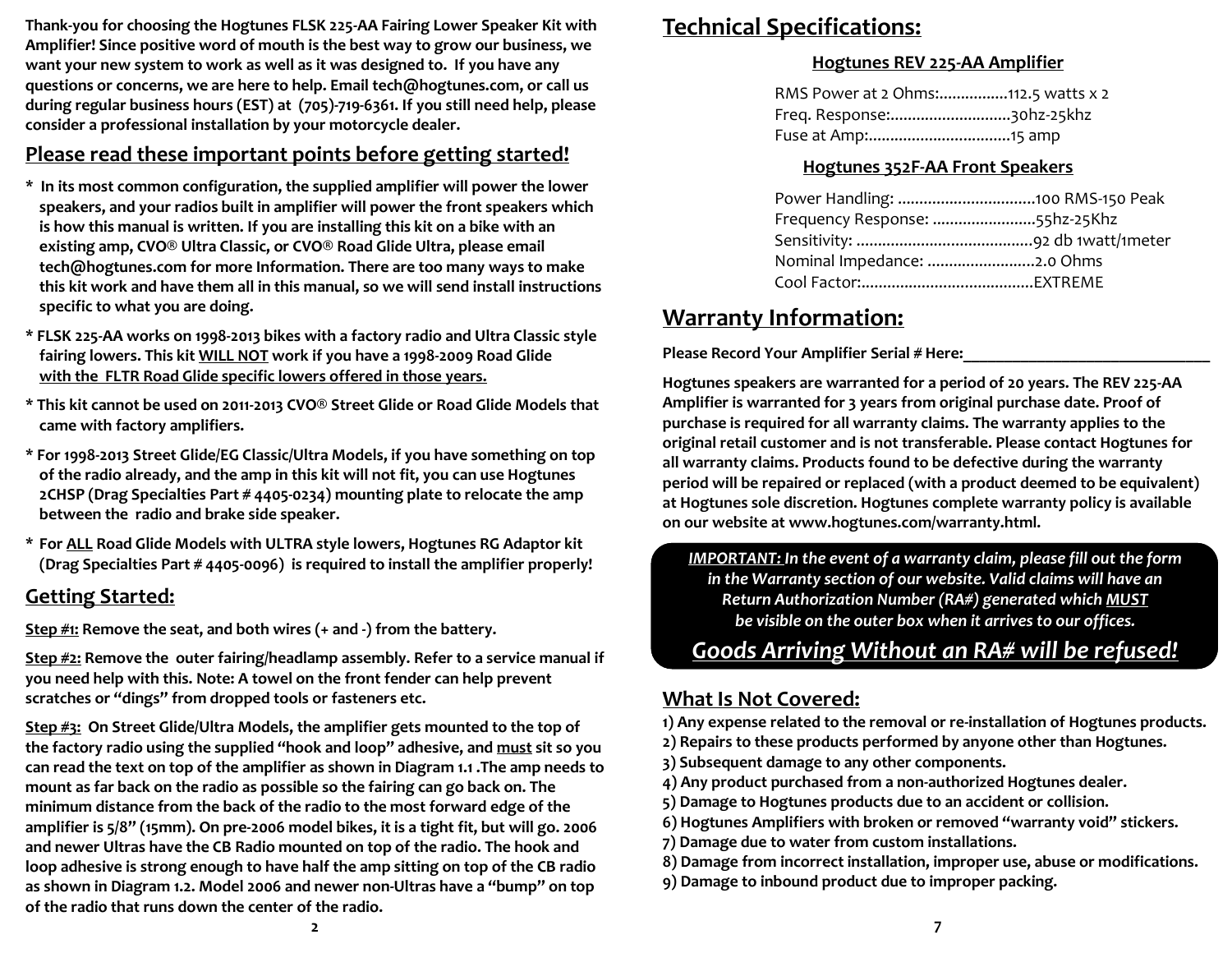**Step#5: Locate the silver "posts" with the hex key opening and put silver lock washers and washers on them. Take a 352F-AA speaker and attach the speaker wires, and then place into opening in adaptor. Start each thread into the brass inserts in the angled speaker holder BY HAND! After all the threads are started, use supplied hex key to tighten speaker into place. Press the grill into place by lining up the holes on the inside of the grills on to the silver posts. Please make sure all 4 rubber "sockets" on the back side of the grills line up with all 4 silver posts! Grills may come of while riding if all 4 posts/sockets are not together!**

**Step#6: Once everything is complete in both lowers, use the supplied wire ties to secure the exposed speaker wires to the crash bar. Moving back into the fairing, use supplied wire ties to secure the amplifier harnesses to the bike.** 

**Step#7: Turn the stereo on, and test to make sure all 4 front speakers are working. The front speakers will turn on immediately, and the fairing lower speakers will turn on after the amplifier delay of about 2 seconds. On the clutch side of the amplifier is the amp level. Adjusting the amp level sets the "balance" between front and fairing lower speakers. It is recommended that you start with the level at "0" and turn up (+3)or down (-3) if desired. Re-install the seat making sure the amplifiers "+" and "-" connectors are positioned in such away so they will not bend or break when the riders weight is on the seat. Note: Sound quality is best with the fairing mounted and secured on the bike.** 

**Before re-installing outer fairing, turn front wheel to each extreme side making sure any wiring is not impeding the steering of the motorcycle. Failure to do so can result in serious injury or death!** 

**Note: All grill cloth will fade in time. We have had great success painting these grills using Duplicolor® branded Fabric and Vinyl paint which can be found at virtually any auto parts store. Many riders will do all the bikes grills at the same time to freshen the entire bikes appearance.**

**Re-install the fairing and the new addition to your bike is ready to enjoy! When washing your bike, water may collect on speakers in lowers. Gently wipe of with a soft cloth before playing.**

**Cut the hook and loop adhesive in half and apply on either side of the bump. The amplifier will then mount flush. Note: Most adhesives work best at room temperature or higher.** 



**Step #4: Locate the main power harness and plug it into the matching connector on the amplifier. Locate the 8 pin harness and plug it into "Audio Input" on the side of the amp. Locate the 4 wire harness with white/black, and red/black wires and plug it into the 4 pin blue plug on the input harness. Locate the 4 pin "lower harness" and plug it into the 4 pin black "amplified out" plug.**

**Step #5: On the audio input harness, locate the wire with the yellow heat shrink on one end. Unplug the factory speaker wires on the clutch side of the bike and plug the male connectors near the yellow heat shrink into those. They will only go in one way. Also on the audio input harness, locate the wire with the green heat shrink on one end. Unplug the factory speaker wires on the brake side of the bike and plug the male connectors near the green heat shrink in to those.** 

**Step #6: Locate the white/black wires on the harness you plugged into the input harness and attach those wires directly to the clutch side fairing speaker. On that same harness, take the red/black wires, and attach them directly to the brake side fairing speaker.**